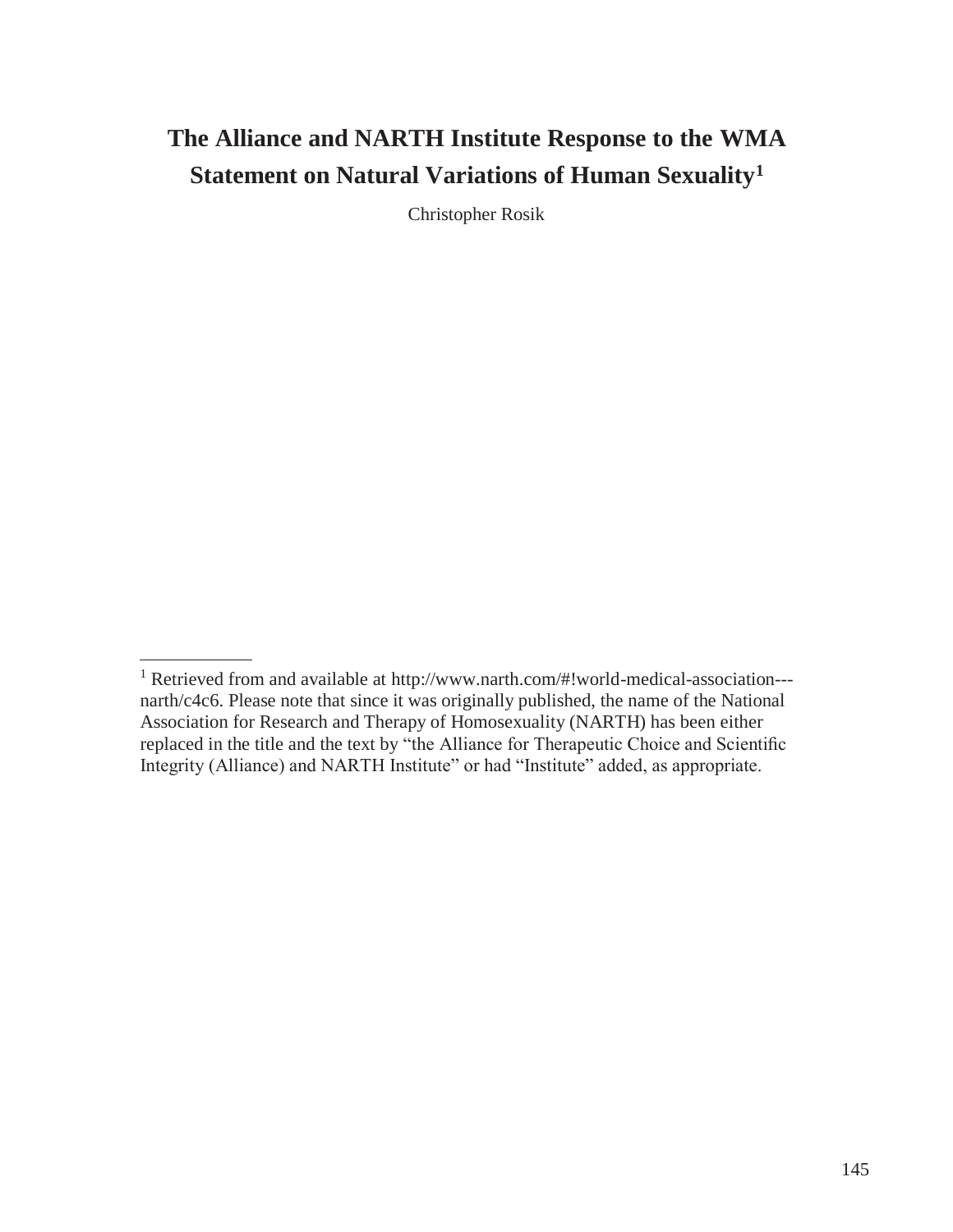The Alliance for Therapeutic Choice and Scientific Integrity (Alliance) and NARTH Institute are greatly dismayed by the recent statement from the World Medical Association (WMA, 2013). The WMA statement is not so much a reflection on human sexuality as it is a clear attempt to discredit any and all professional attempts to assist clients who wish to modify same-sex attractions and behaviors. The Alliance and NARTH Institute observe that the WMA's statement in many places lacks scientific integrity, sometimes makes conclusions that are no more supportable than speculation, and at times fails to provide adequate scholarly context. Given these serious shortcomings, the Alliance and NARTH Institute believe it is necessary to provide the public with information that the WMA irresponsibly neglected in its statement.

The WMA states without equivocation that homosexuality is "without any intrinsically harmful health effects." This contention is exceedingly difficult to reconcile, for example, with a recent comprehensive review that found an overall 1.4% per-act probability of HIV transmission for anal sex and a 40.4% per-partner probability (Beyer et al., 2012). These authors noted that "The 1.4% per-act probability is roughly 18 times greater than that which has been estimated for vaginal intercourse" (p. 5). In the United States in 2009, men having sex with men accounted for 61% of new HIV/AIDS diagnoses despite the fact that gay men are estimated to represent only 2–4% of the general population (Prejean et al., 2011; Savin-Williams & Ream, 2007). While such statistics may be influenced somewhat by stigma and discrimination, they appear to be ultimately grounded in biological reality. The Alliance and NARTH Institute are perplexed as to how the WMA could not consider such tragic medical effects as an intrinsic and harmful risk of male homosexual behavior.

While stigma and discrimination against gay and lesbian persons are important concerns with which mental health professionals ought to be concerned, the link between perceived discrimination and mental health outcomes is real, but the strength of this relationship is small (Pascoe & Richman, 2009). This means there is a great

146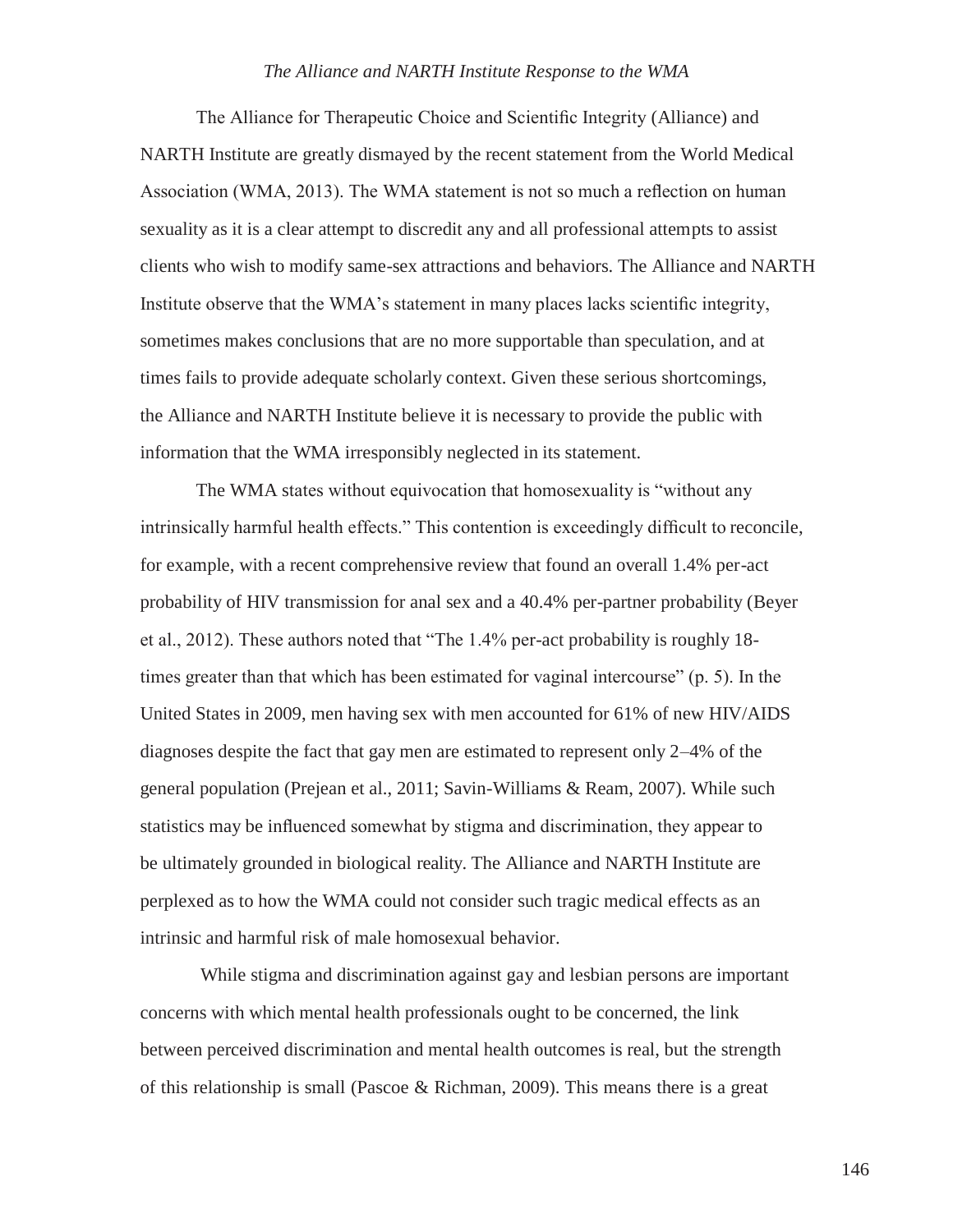deal more to be understood, and more moderating factors that may challenge current viewpoints need to be identified. For example, research into what influences the association between perceived discrimination and health outcomes has typically found no significant role for heretofore theoretically favored factors such as social support and identification with one's group. Similarly, constructs such as "internalized homophobia" may also be rapidly losing their explanatory utility (Newcomb & Mustanski, 2011). Findings also indicate that the incidence and type of psychological problems among gay and lesbian persons remains about the same whether they reside in tolerant and accepting environments or intolerant ones (Whitehead, 2010). This again suggests that our current understanding of the relationship between stigma and mental health outcomes may be far from definitive.

Worst of all, the WMA implies that professional psychological care to assist a client in modifying unwanted same-sex attractions and behaviors is a form of harminducing stigmatization and discrimination. The Alliance and NARTH Institute would kindly ask the WMA to provide the direct empirical basis for this supposition as well as a detailed list of the procedures NARTH Institute therapists engage in that allegedly exacerbate psychological distress. Since no study in existence disentangles preexisting client distress from any distress that may have occurred as a direct result of changeoriented psychological care, the Alliance and NARTH Institute believe the WMA statement in this regard has relied heavily on straw arguments. It certainly has not relied on the American Psychological Association's (2009) *Report of the APA Task Force on Appropriate Therapeutic Responses to Sexual Orientation Change Efforts* (SOCE),which had the honesty to acknowledge, "Thus, we cannot conclude how likely it is that harm will occur from SOCE" (p. 42). The WMA's clear dislike for a form of psychological care and its moral and theoretical assumptions, in the absence of definitive and replicated empirical evidence, is not a scientific basis for threatening medical and mental health professionals with "sanctions and penalties."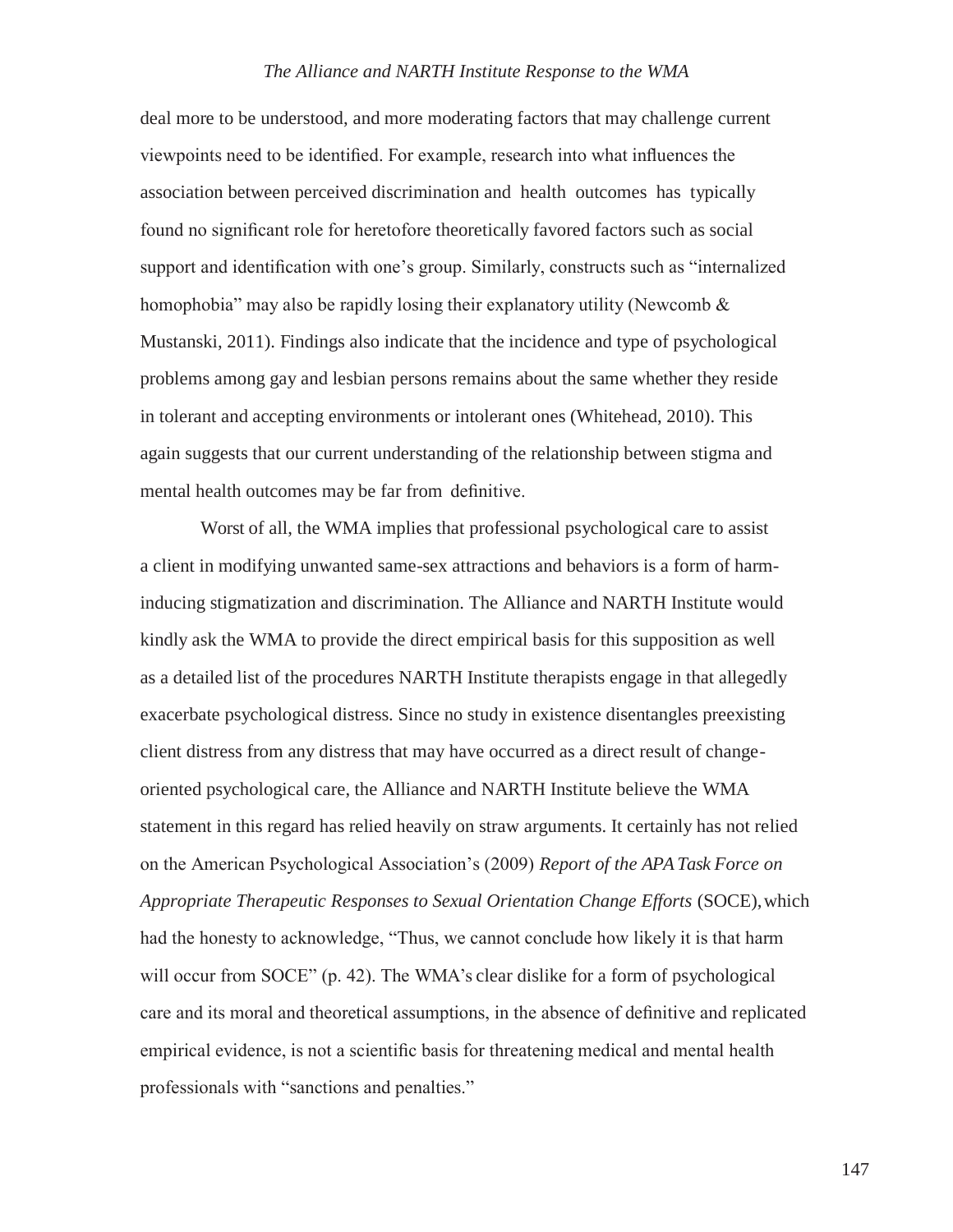The WMA further fails to provide critical context for its unsubstantiated linking of change-oriented psychological care with psychological harm. Any discussion of alleged harms simply must be placed in the broader context of psychotherapy outcomes in general. Extensive research has shown that 5–10% of adult clients across all forms of psychotherapy are worse after treatment and that higher deterioration rates—sometimes exceeding 20%—have been reported for children and adolescents in psychotherapy (Lambert, 2013; Lambert & Ogles, 2004; Nelson, Warren, Gleave, & Burlingame, 2013). Deterioration rates would need to be established for professionally conducted changeoriented therapy significantly beyond 10% for adults and 20% for youth in order for claims of approach-specific harms to be substantiated. The Alliance and NARTHInstitute assume the WMA knows that prevalence rates of success and harm for change-oriented psychological care are currently unknown, so it is difficult to avoid the conclusion that the WMA is targeting such care on ideological and not scientific grounds.

Finally, as the Alliance and NARTH Institute find frequently in statements of activism, the WMA creates straw arguments by claiming practitioners such as those aligned with the NARTH Institute view their work as attempting to "cure" homosexuality—when, in fact, most recognize that change usually takes place on a continuum of change, as is the case for nearly every other psychological and behavioral condition for which people seek professional care. Furthermore, the WMA's attempt to invalidate the psychological care of unwanted same-sex attractions and behaviors on the grounds that homosexuality is no longer considered to be a psychopathology or illness betrays a profound misrepresentation of the scope of psychotherapeutic practice. There are numerous examples of professionally sanctioned targets of treatment that are not considered to be disorders. These include relationship distress, normal grief reactions, and unplanned pregnancy.

The experience of NARTH Institute clinicians is that, overwhelmingly, clients seek out their services due to moral and religious concerns, not because they consider

148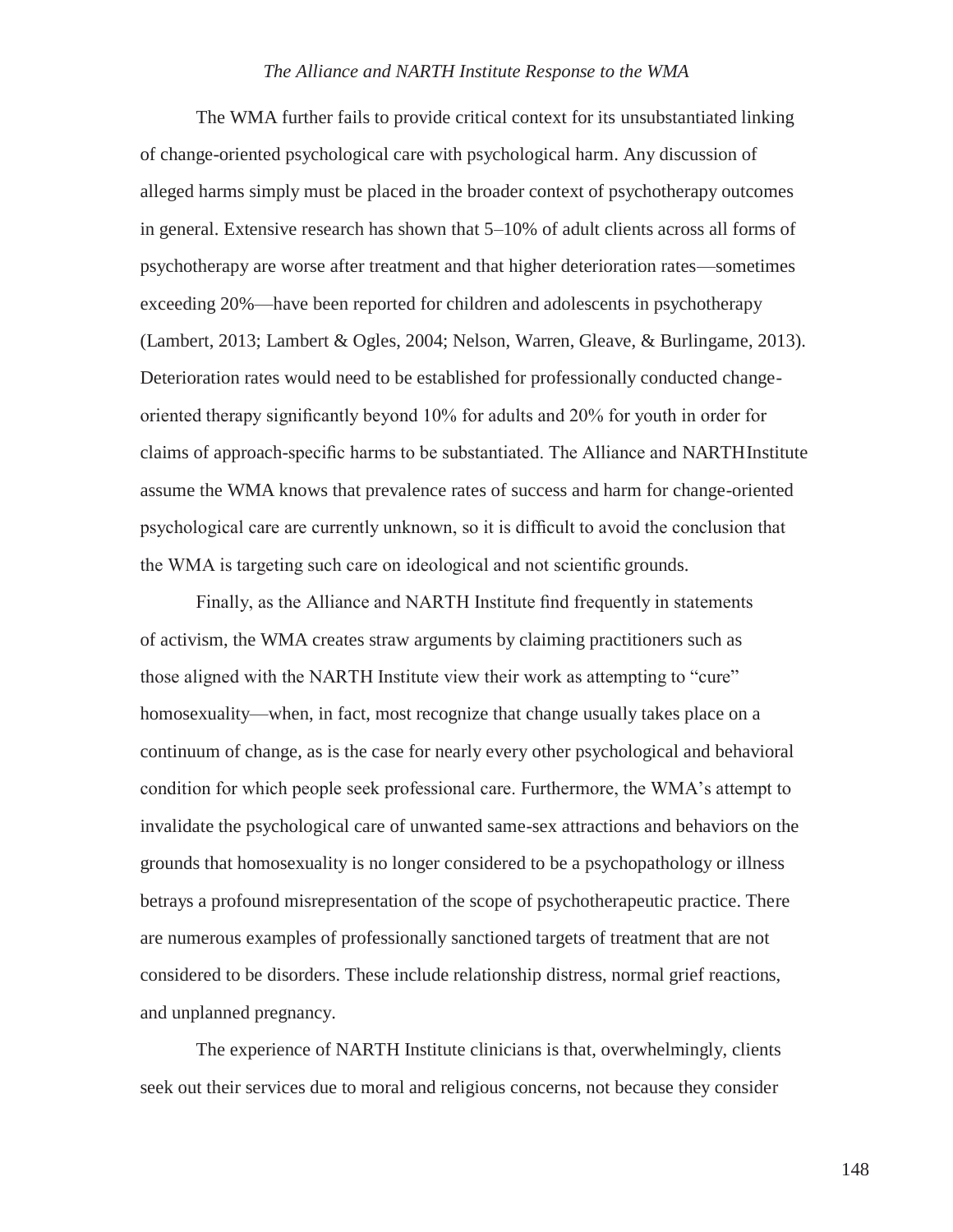same-sex attractions and behaviors as a disease or psychopathology. In fact, clients pursue psychological care for many difficulties due to deeply held religious and moral beliefs (such as those stating that divorce or abortion are wrong) and may experience significant emotional distress in addressing these issues. In this context, the selective attention the WMA gives to change-oriented psychological care again hints at ideology rather than science as a primary motivation behind its statement.

The Alliance and NARTH Institute consider the WMA's recommendations to be an unacceptable encouragement of legislative or other intolerance and discrimination against sexual minorities who freely choose to receive help in order to overcome or diminish their unwanted sexual attractions, behaviors, and/or identity. This includes youth who themselves freely seek such services with the consent of their parents. Legislative or other intolerance and discrimination against medical and mental health practitioners, educators, and researchers is similarly unacceptable. The WMA would seek to prevent these professionals from offering their expertise to persons whose sexual minority concerns are unwanted and who, after being provided with informed consent, freely choose help in order to resolve, diminish, or manage them.

If enacted in any national or international jurisdiction, organizational intolerance and discrimination such as that recommended by the WMA would be a violation of human rights as recognized by the Universal Declaration of Human Rights (UDHR) [\(http://www.un.org/en/documents/udhr/index.shtml#a11\)](http://www.un.org/en/documents/udhr/index.shtml#a11)) and the Convention on the Rights of the Child (CRC) [\(http://files.meetup.com/3480872/Convention%20on%20th](http://files.meetup.com/3480872/Convention%20on%20th) e%20Rights%20of%20the%20Child%20.pdf). These include the rights of both adults and children to: (1) the full development of one's human personality (UDHR, 26; cf., CRC, Preamble, 18 and 29); (2) medical care and necessary social services (UDHR, 25; cf. CRC, Preamble, 24, 27, and 39); (3) freedom of thought, conscience, and religion (UDHR, 18; cf., CRC, 14, 30); (4) education and freedom of opinion and expression, which includes the freedom to hold opinions without interference and to seek, receive,

149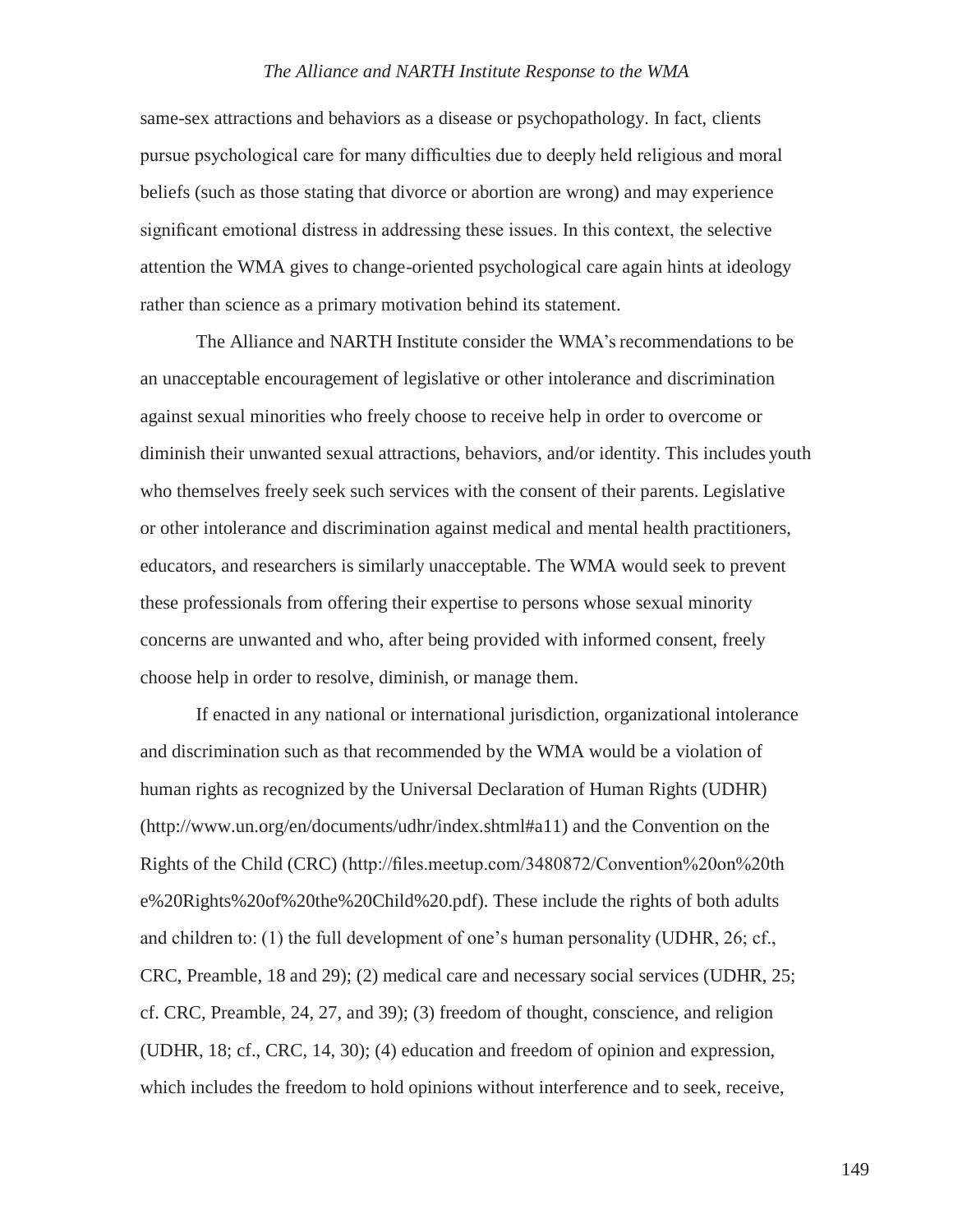and impart information and ideas through any responsible media (UDHR, 19; cf., CRC, 12, 13, and 17); and (5) the protection of the law against arbitrary interference with one's privacy or family and attacks on one's honor and reputation (UDHR, 12; cf., CRC, Preamble, 3, 5, 16, 29, 34, and 36).

These are but a few of the concerns that the Alliance and NARTH Institute have with the WMA statement, but they should be sufficient to illustrate the statement's deeply flawed and misleading portrayal of change-oriented psychological care. Additional relevant information can be obtained at the Alliance website (www.therapeuticchoice. com) and in the latest issue of the *Journal of Human Sexuality* (e.g., Rosik, 2013).

The Alliance and NARTH Institute believe the proper course of action for a truly professional organization given the current limited scientific base of knowledge regarding change-oriented psychological care should be to encourage further and ideologically diverse research. Instead, the WMA statement would infringe upon the rights and freedom of therapists and their clients with unwanted same-sex attractions and behaviors by creating a strict orthopraxy that is not grounded in definitive or properly contextualized empirical data. Within this orthopraxy, the WMA refuses to give its imprimatur to certain moral, religious, and theoretical views of homosexuality. It also restricts the range of options available for how clients with unwanted same-sex attractions and behaviors can therapeutically address their conflicts. The WMA statement thus appears to represent the rhetoric of heavy-handed activism and intimidation and is beneath the dignity of an organization that claims a professional and scientific identity.

Christopher H. Rosik, PhD

President, Alliance for Therapeutic Choice and Scientific Integrity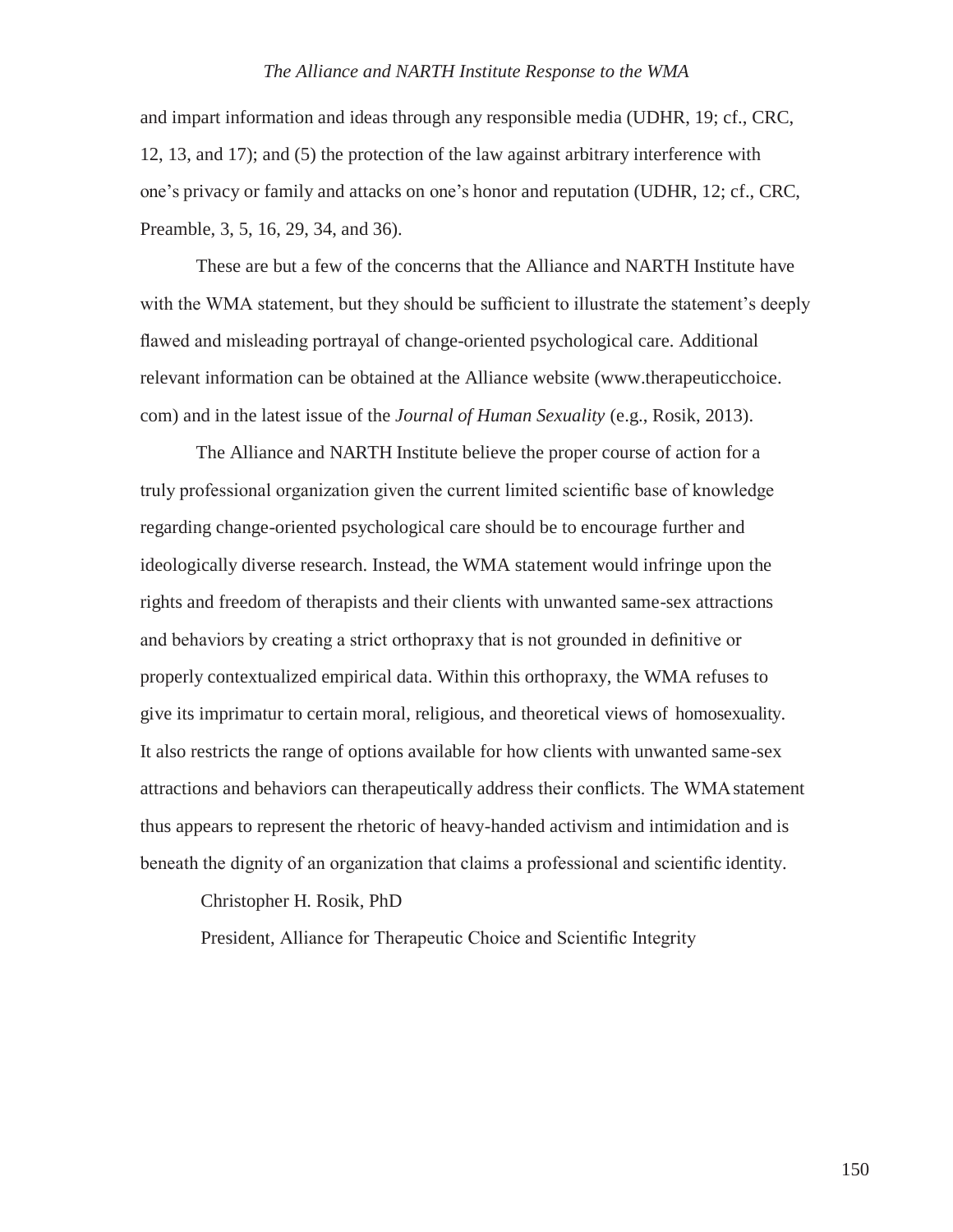## **References**

- American Psychological Association. (2009). *Report of the APA task force on appropriate therapeutic responses to sexual orientation.* Retrieved from<http://www.apa.org/> pi/lgbt/resources/therapeuticresponse.pdf
- Beyer, C., Baral, S. D., van Griensven, F., Goodreau, S. M., Chariyalertsak, S., Wirtz, A., and Brookmeyer, R. (2012). Global epidemiology of HIV infection in men who have sex with men. *The Lancet*. Advance online publication. Retrievedfrom [http://dx.doi.org/10.1016/So140-6736\(12\)60821-6](http://dx.doi.org/10.1016/So140-6736(12)60821-6)
- Lambert, M. J. (2013). The efficacy and effectiveness of psychotherapy. In Michael J. Lambert (Ed.), *Bergin and Garfield's handbook of psychotherapy and behavior change* (6th ed.), (pp. 169–218). Hoboken, NJ: Wiley.
- Lambert, M. J., & Ogles, B. M. (2004). The efficacy and effectiveness of psychotherapy. New York: Wiley.
- Nelson, P. L., Warren, J. S., Gleave, R. L., & Burlingame, G. M. (2013). Youth psychotherapy change trajectories and early warning system accuracy in a managed care setting. *Journal of Clinical Psychology*, *69*, 880–895. doi:10.1002/ jclp.21963
- Newcomb, M. E., & Mustanski, B. (2011). Moderators of the relationship between internalized homophobia and risky sexual behavior in men who have sex with men: A meta-analysis. *Archives of Sexual Behavior, 40*, 189–199. doi:10.1007/ s10508-009-9573-8
- Pascoe, E. A., & Richman, L. S. (2009). Perceived discrimination and health: A metaanalytic review. *Psychological Bulletin, 135*, 531–554. doi:10.1037/a0016059
- Prejean, J., Song, R., Hernandez, A., Ziebell, A., Green, T. et al. (2011). Estimated HIV incidence in the United States, 2006–2009. *PLos ONE, 6*, 1–13. doi:10.1371/ journal.pone.0017502